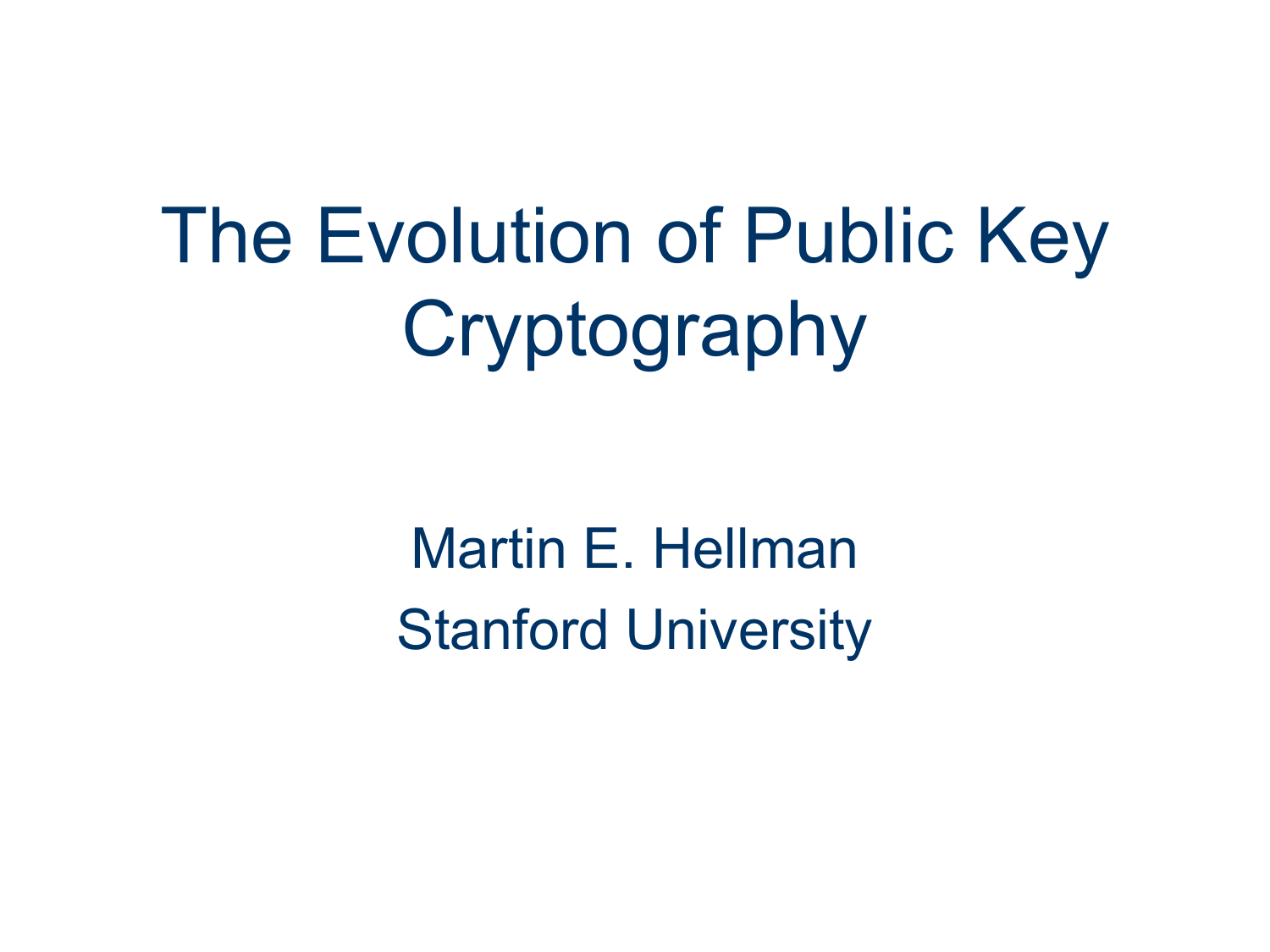# Revolutionary or Evolutionary?

Revolutionary: Auguste Kerchoffs 1883 The general system must be considered public information. Security resides solely in the secrecy of the key.

How can you have a public key?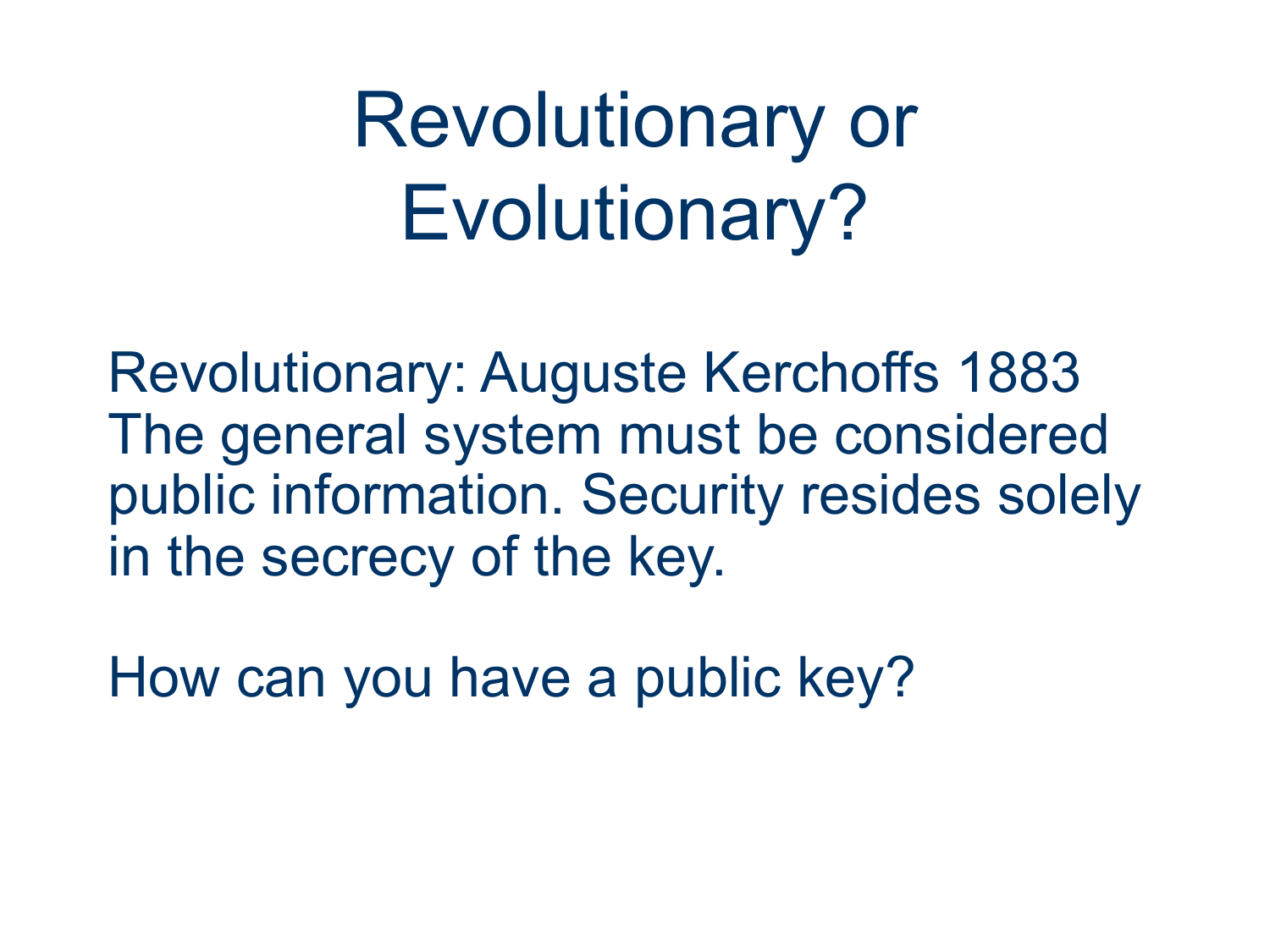# **Evolutionary**

Half the concept (privacy) occurred independently to three different groups almost simultaneously. In addition to Whit Diffie and me:

Ralph Merkle at UC Berkeley.

James Ellis, Clifford Cocks, and Malcolm Williamson at GCHQ.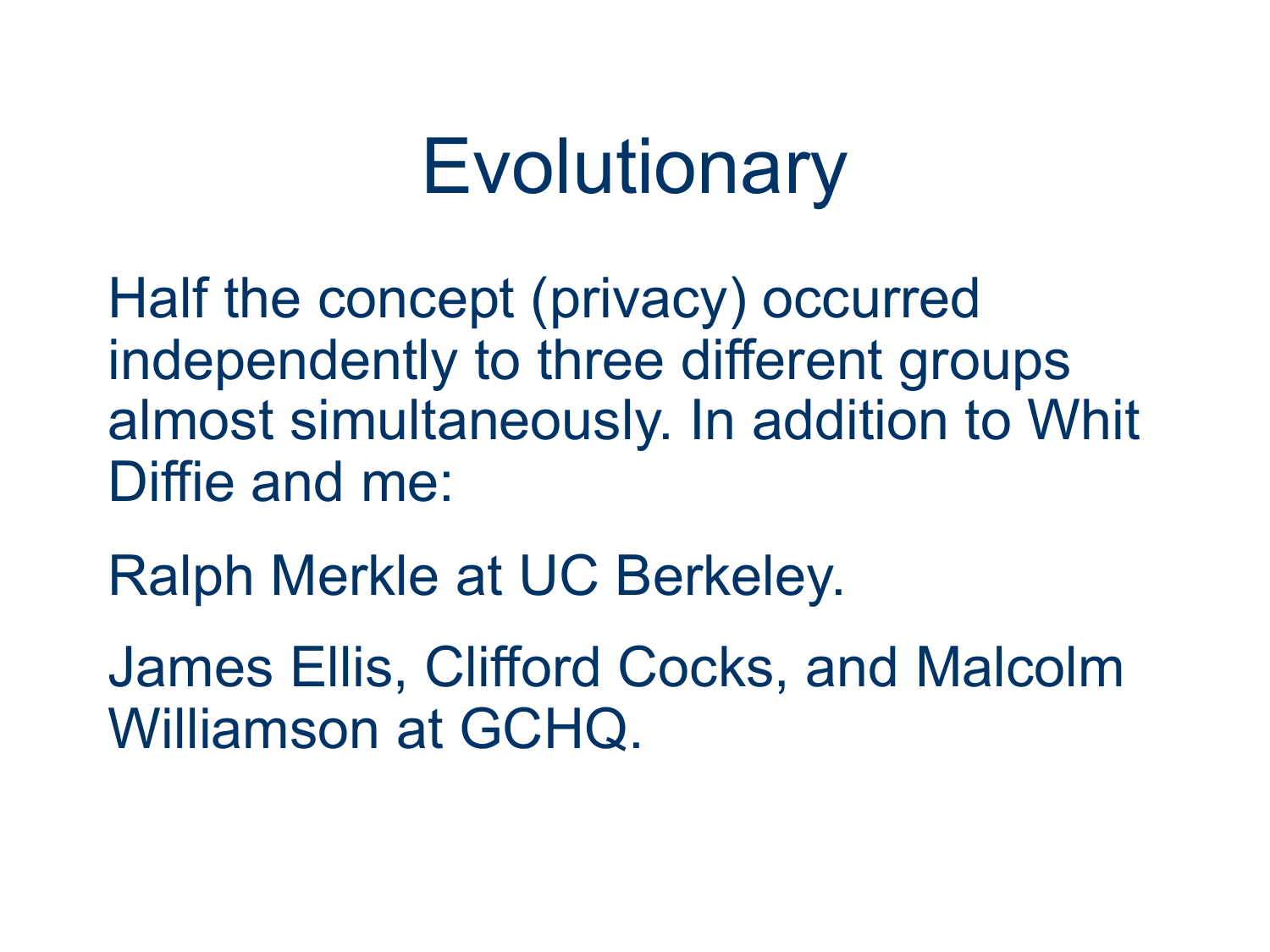#### Diffie-Hellman AND Merkle



Photo by Chuck Painter © Stanford News Service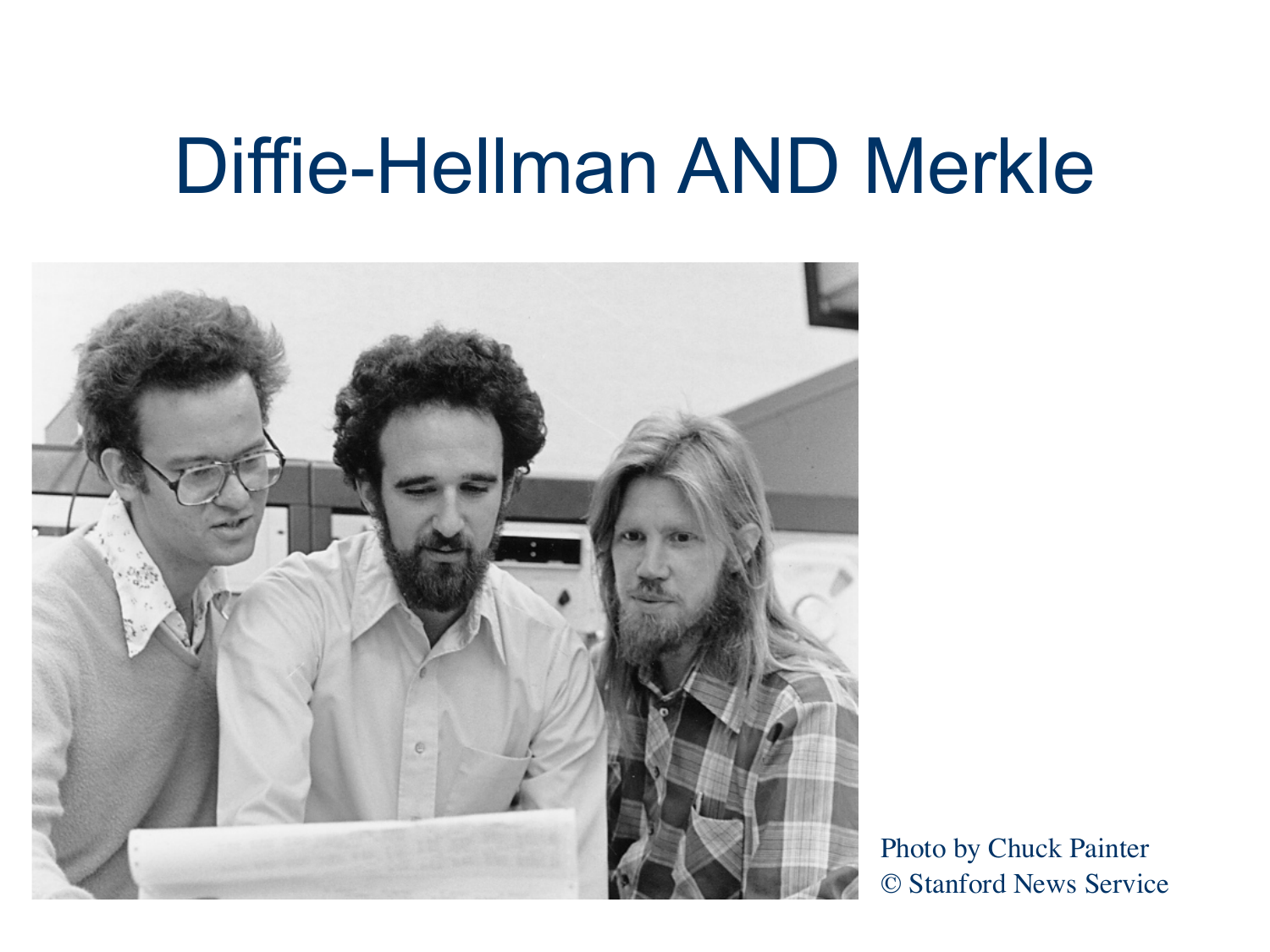# Evolution via Cryptographic Hierarchy

See "New Directions in Cryptography"

- 1. One-Way Function
- 2. Conventional (Symmetric) Cryptosystem
- 3. Trap Door Cryptosystem
- 4. Public Key (Asymmetric) Cryptosystem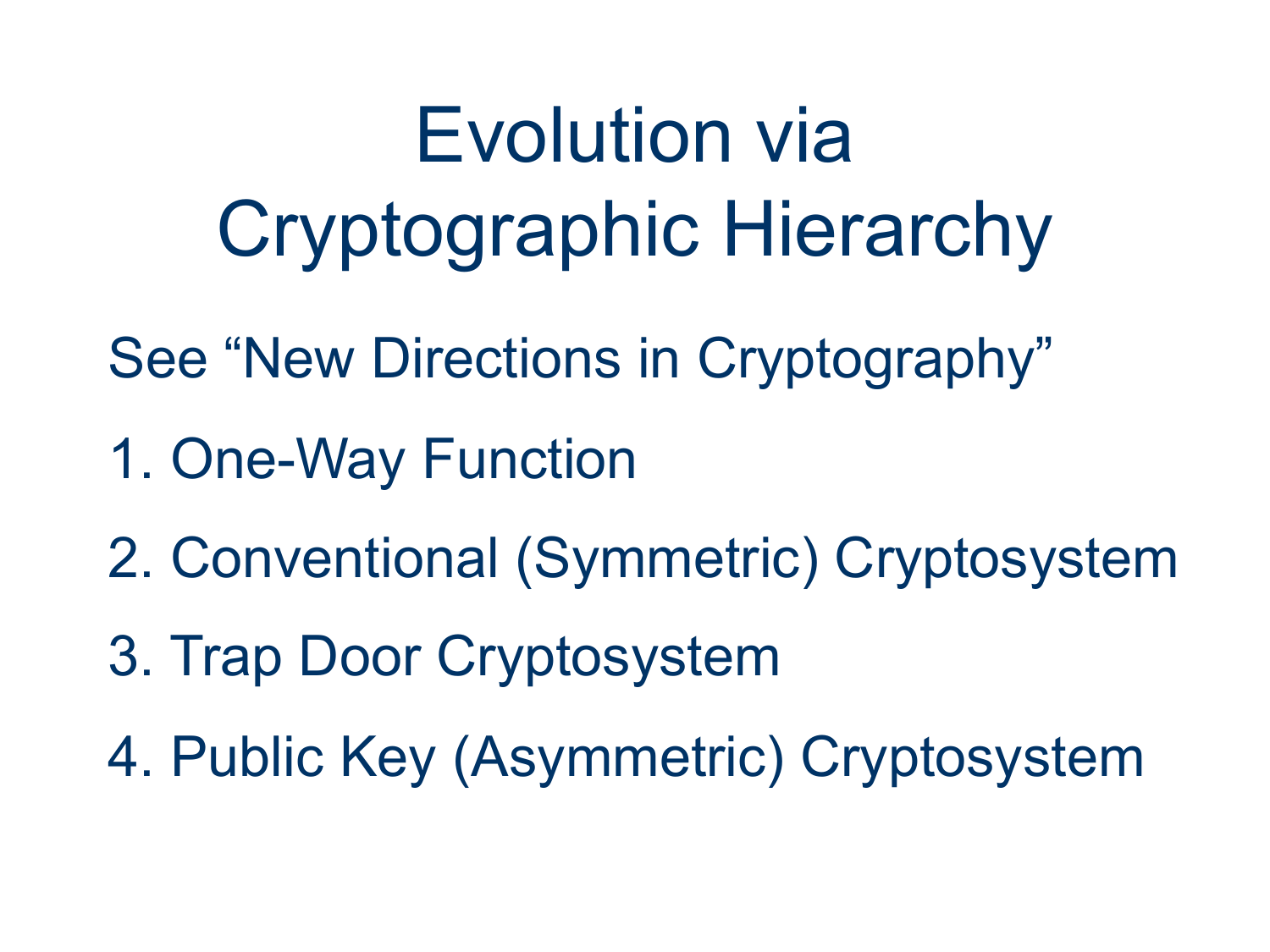# One-Way Function

One-way functions are simpler than (conventional) cryptosystems.

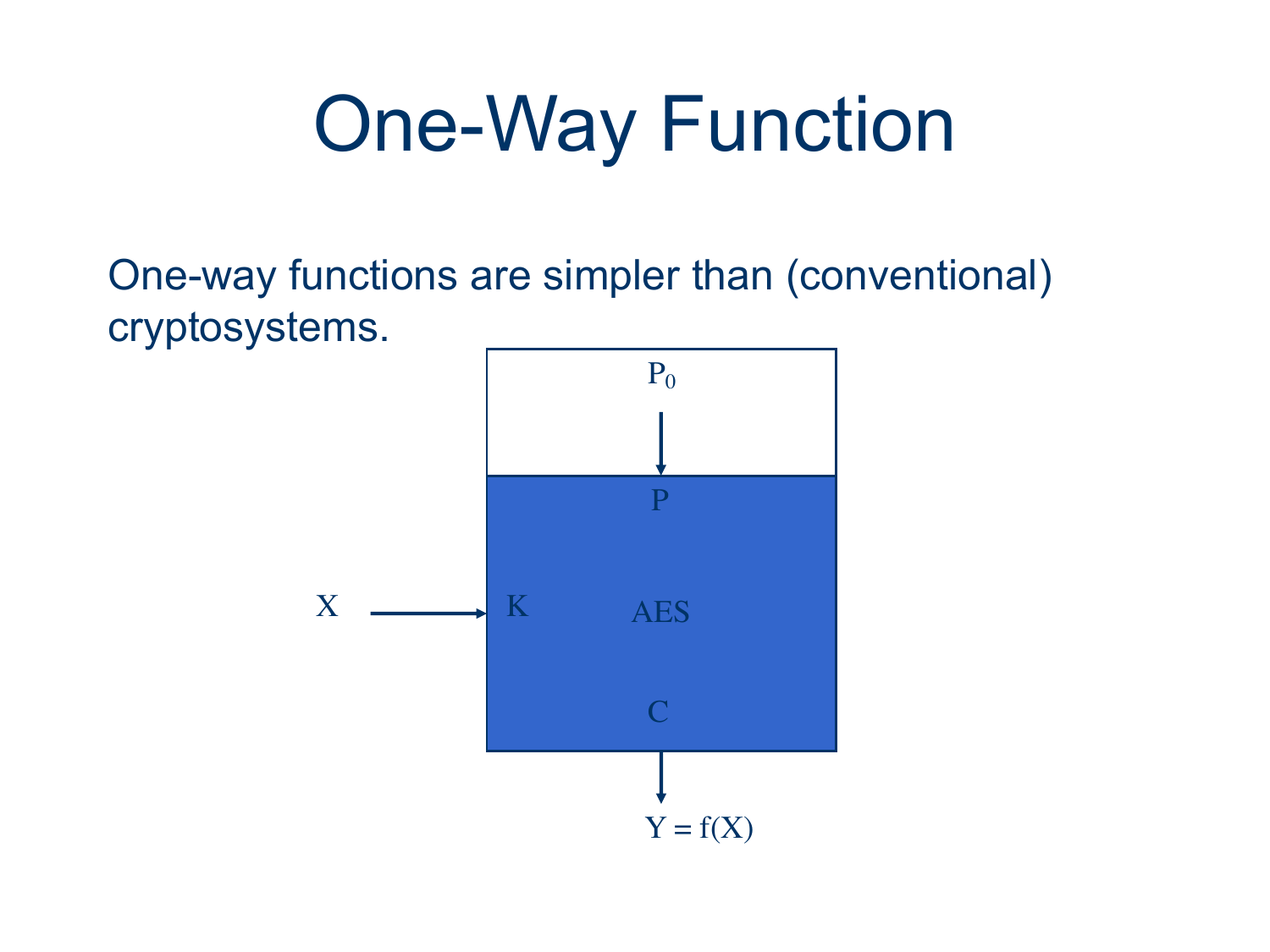## Trap Doors

While trap doors are associated with public key cryptography, they are fundamental to all cryptographic entities

Trap door quiz problem: Given  $Y=f(X)$  and Y find X.

Related to  $P = ?$  NP question.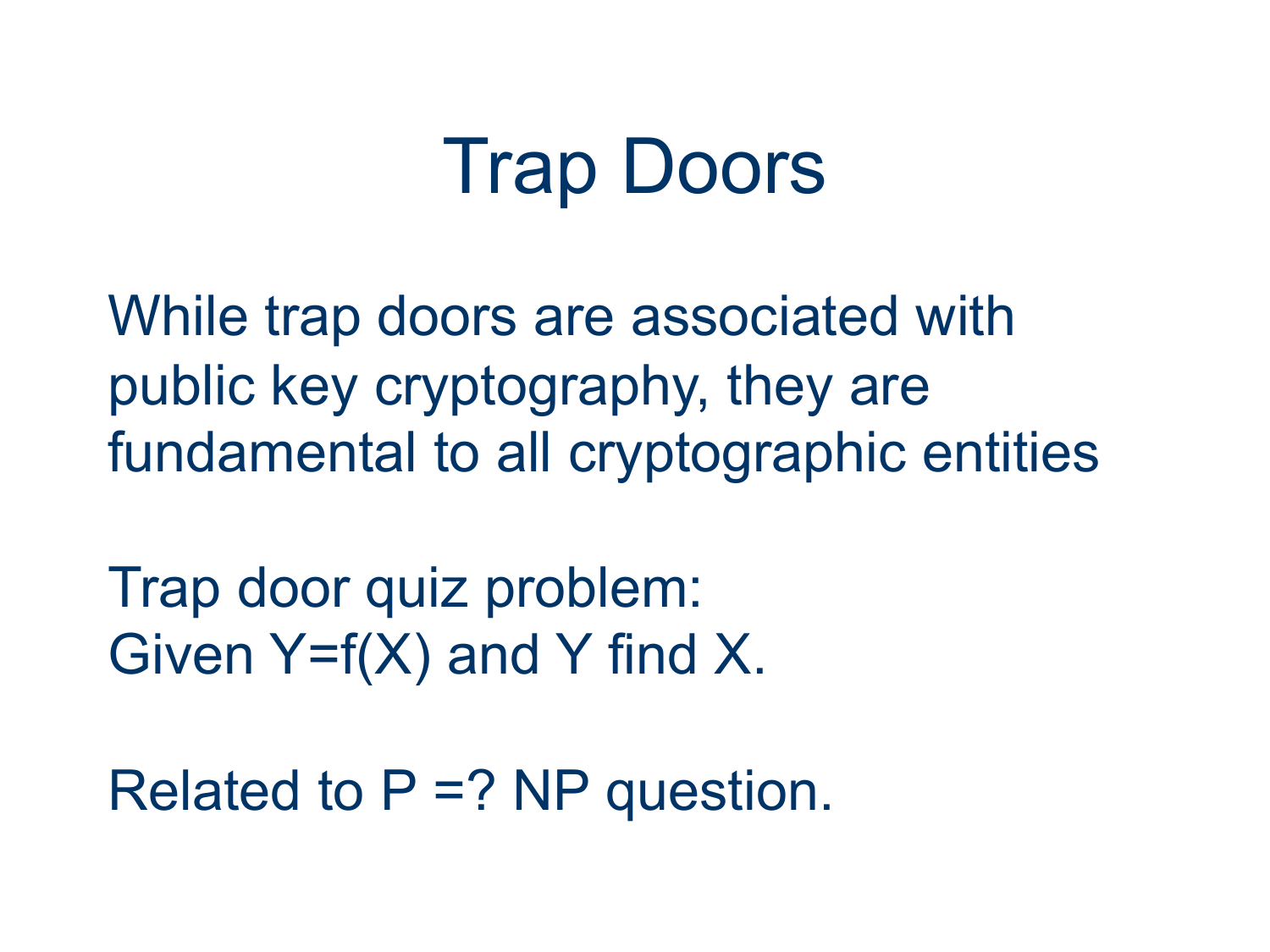### Trap Door Cryptosystem

Information known only to the designer allows him to easily break the system.

This is the dream of every nation's military … and their equivalent of NSA.

Trap door cryptosystems allow public key exchange.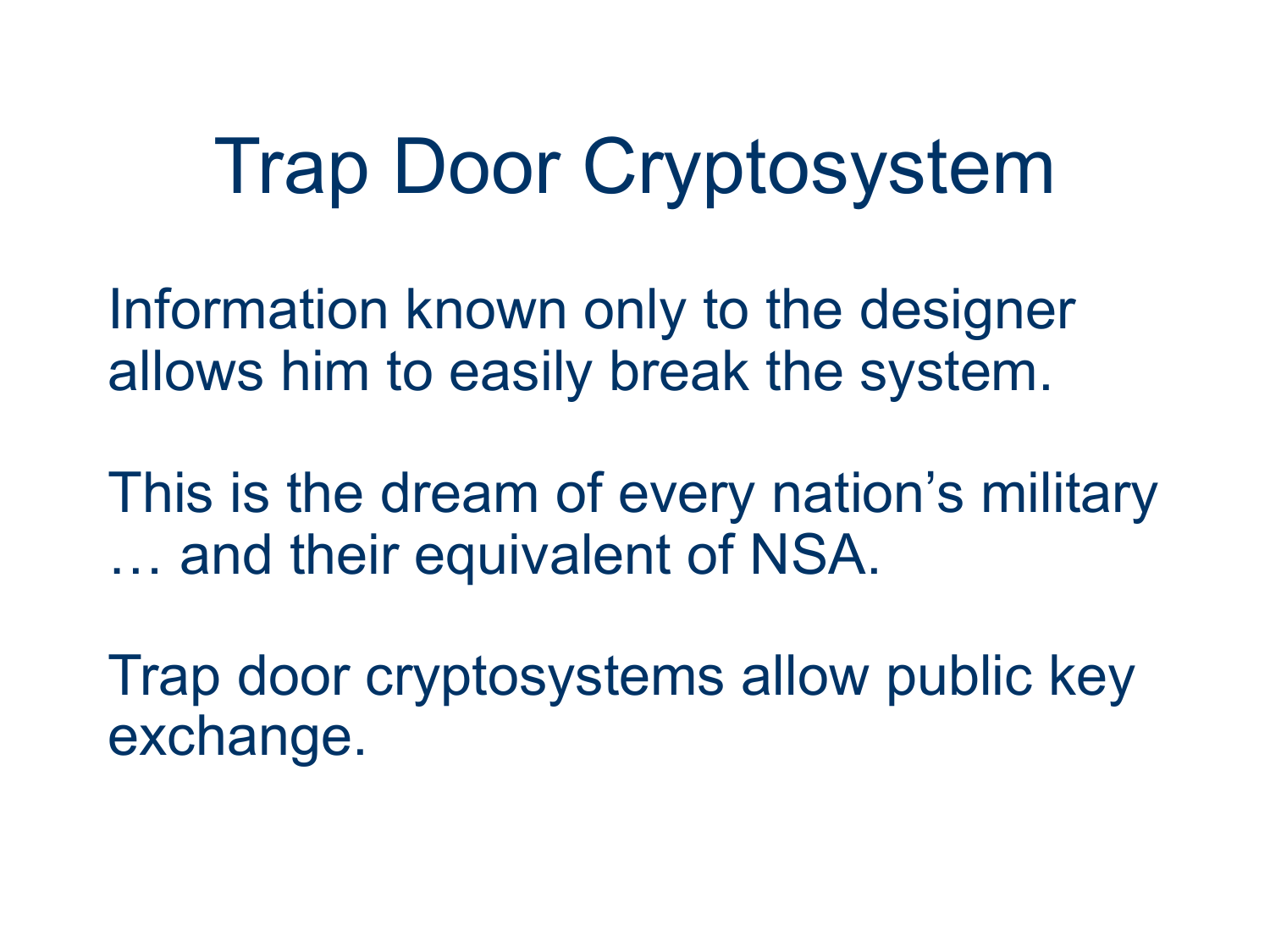## Public Key Cryptography

Whit Diffie and I developed the concept of a public key cryptosystem.

Ralph Merkle independently developed the concept of a public key distribution system and had a proof of concept.

"Diffie-Hellman" is a Merkle PKD system!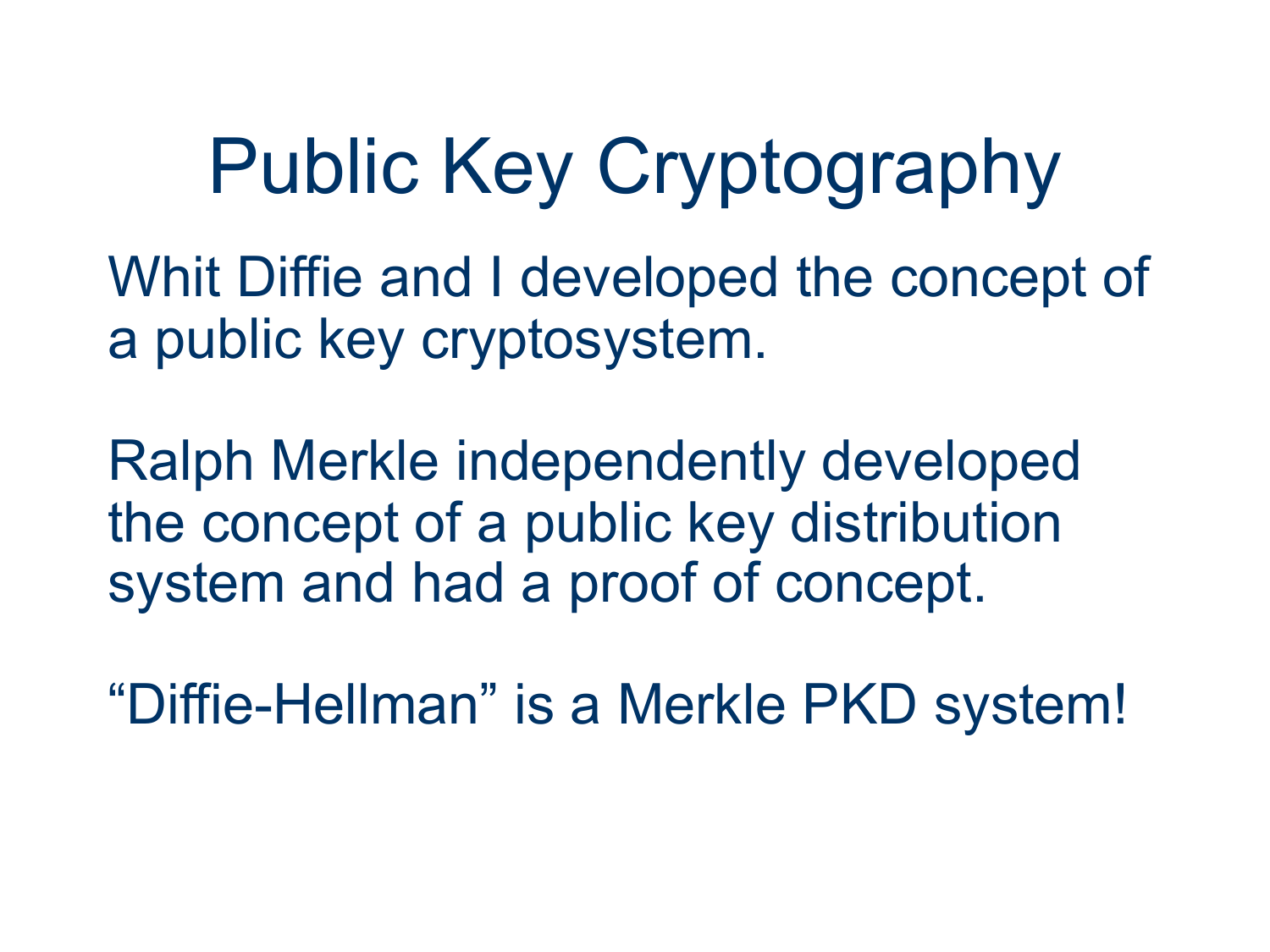#### Merkle's PKD Proposal

 $C.S. 244$ **FALL 1974** 

Project 2 looks more reasonable, maybe<br>because your description ? Razon Merkle<br>terribly. Talktome about these tracy.

Project Proposal Establishing secure communications between seperate Topic: secure sites over insecure communication lines. Assumptions: No prior arrangements have been made between the two sites, and it is assumed that any information known at either site is known to the enemy. The sites, however, are now secure, and any new information will not be divulged.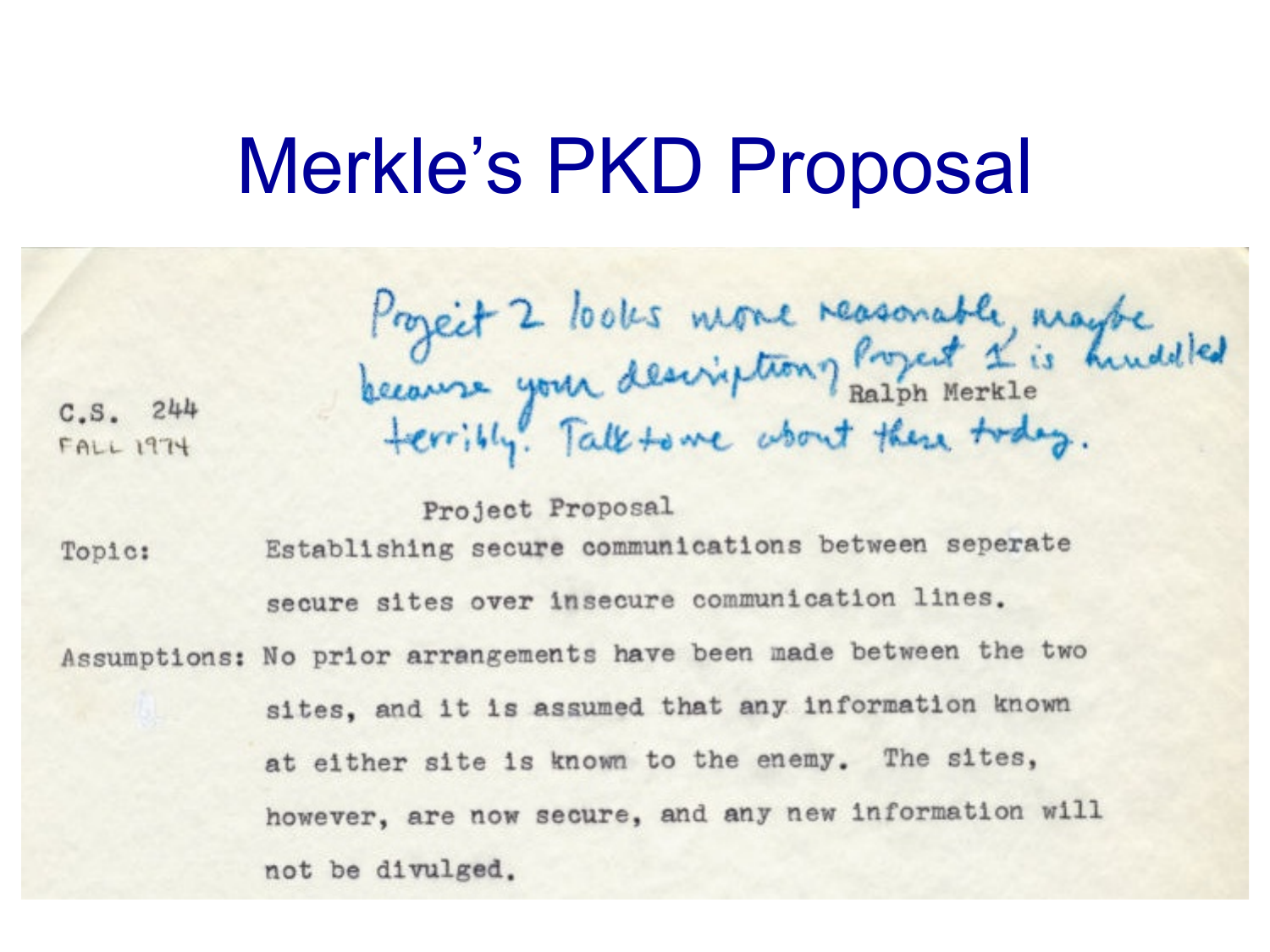## CACM Rejected Merkle Paper

Editor: "[I] was particularly bothered by the fact that there are no references to the literature. Has anyone else ever investigated this approach?"

An Experienced Cryptography Expert: "the paper is not in the mainstream of present cryptography thinking … I would not recommend that it be published."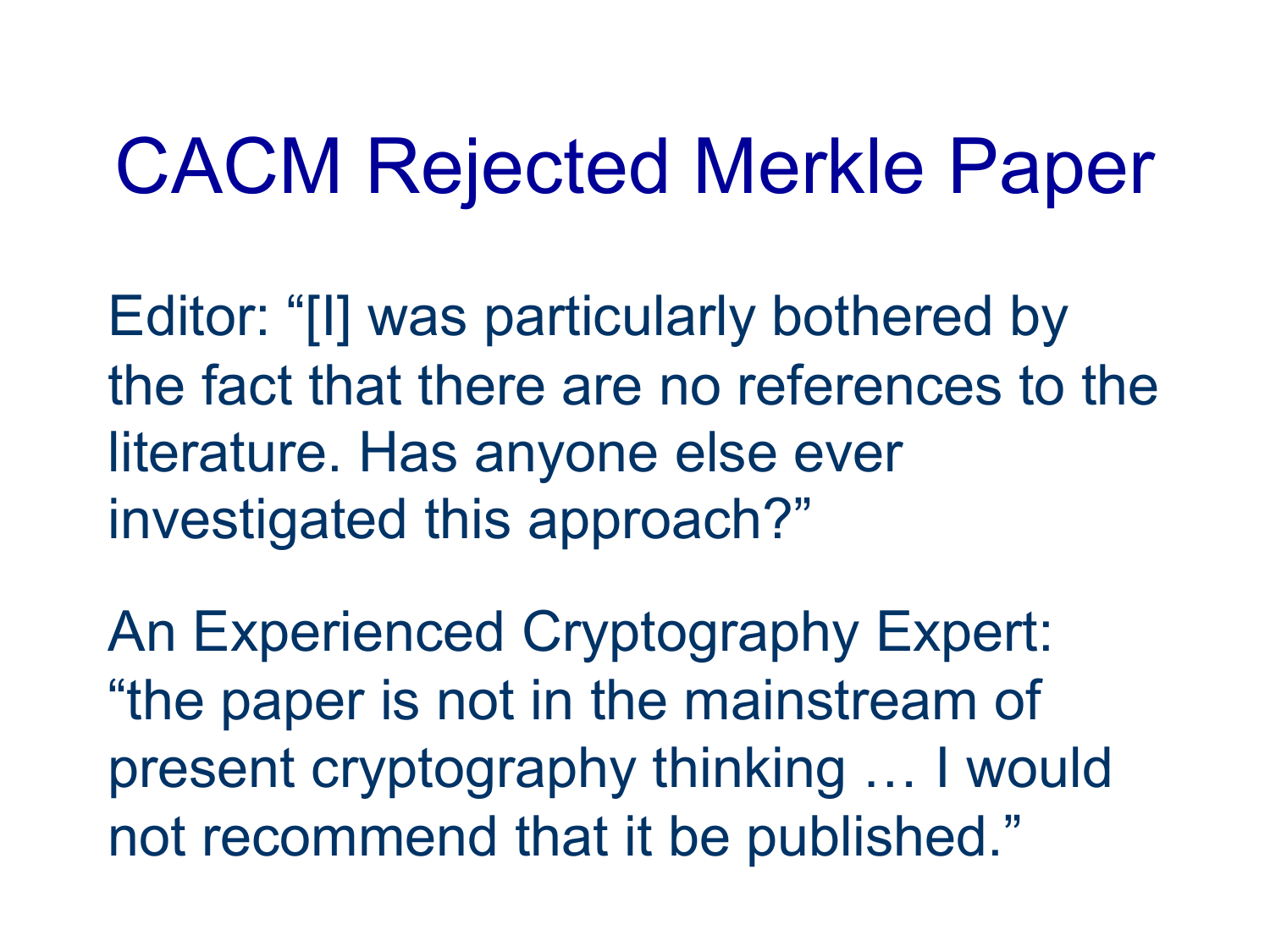# John Gill, Unsung Hero #2

- Start with the simplest crypto-entity, a one-way function.
- John Gill suggested indices (discrete logs).
- $Y = \alpha^X \mod q$  is fast:  $\alpha^9 = (\alpha^2)^2^2 \times \alpha$
- $X = log<sub>o</sub>(Y)$  is slow



John Gill in 1976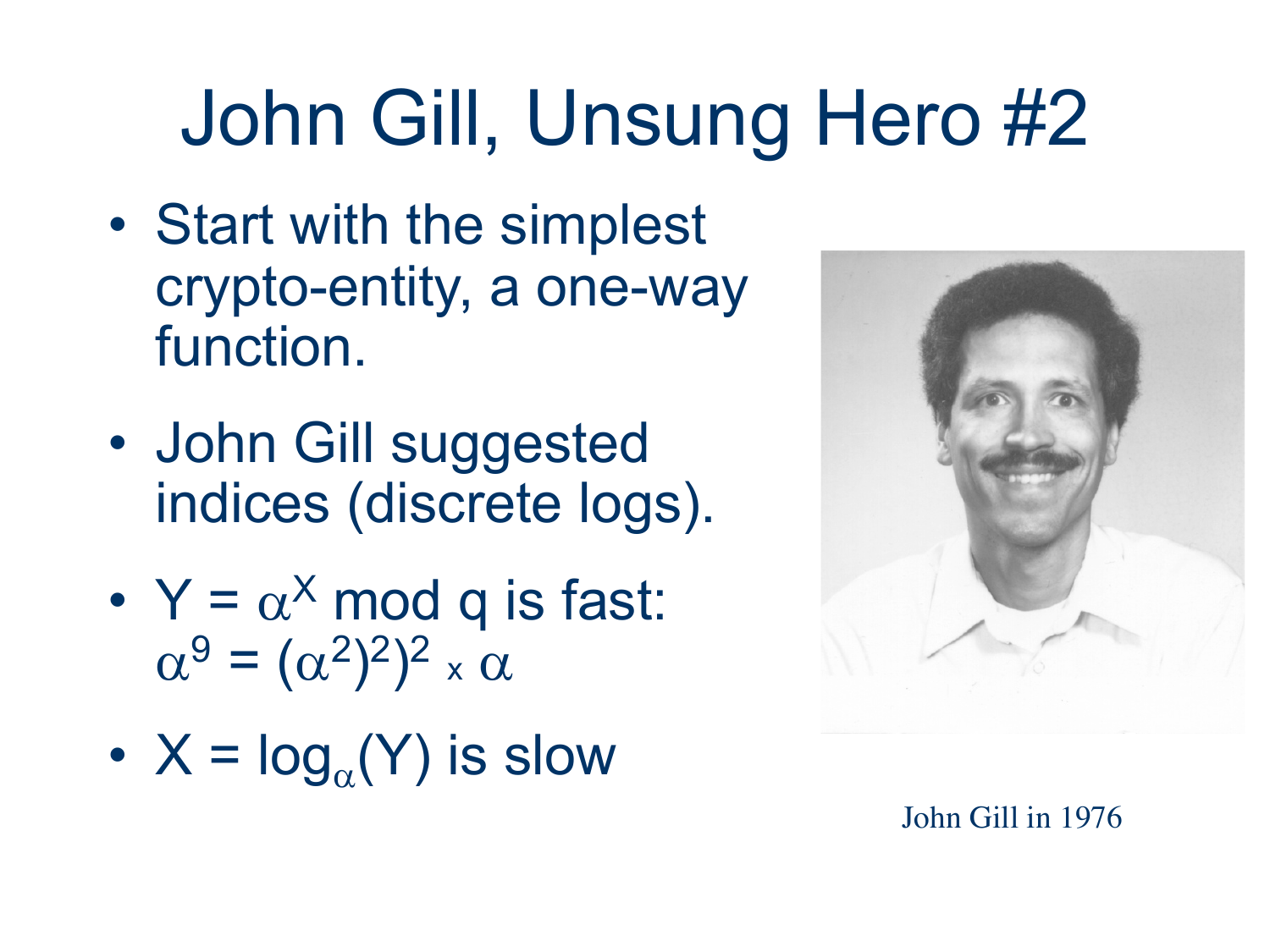# "Derivation" of Pohlig-Hellman Conventional Cryptosystem

- $\alpha$ , X -> Y easy (exponentiation)
- $\alpha, Y \rightarrow X$  hard (discrete log)
- $X, Y \rightarrow \alpha$  easy
- P, K -> C easy (encipher)
- C,K -> P easy (decipher)
- P,C -> K **hard** (cryptanalysis)

X must be K! The key is in the exponent.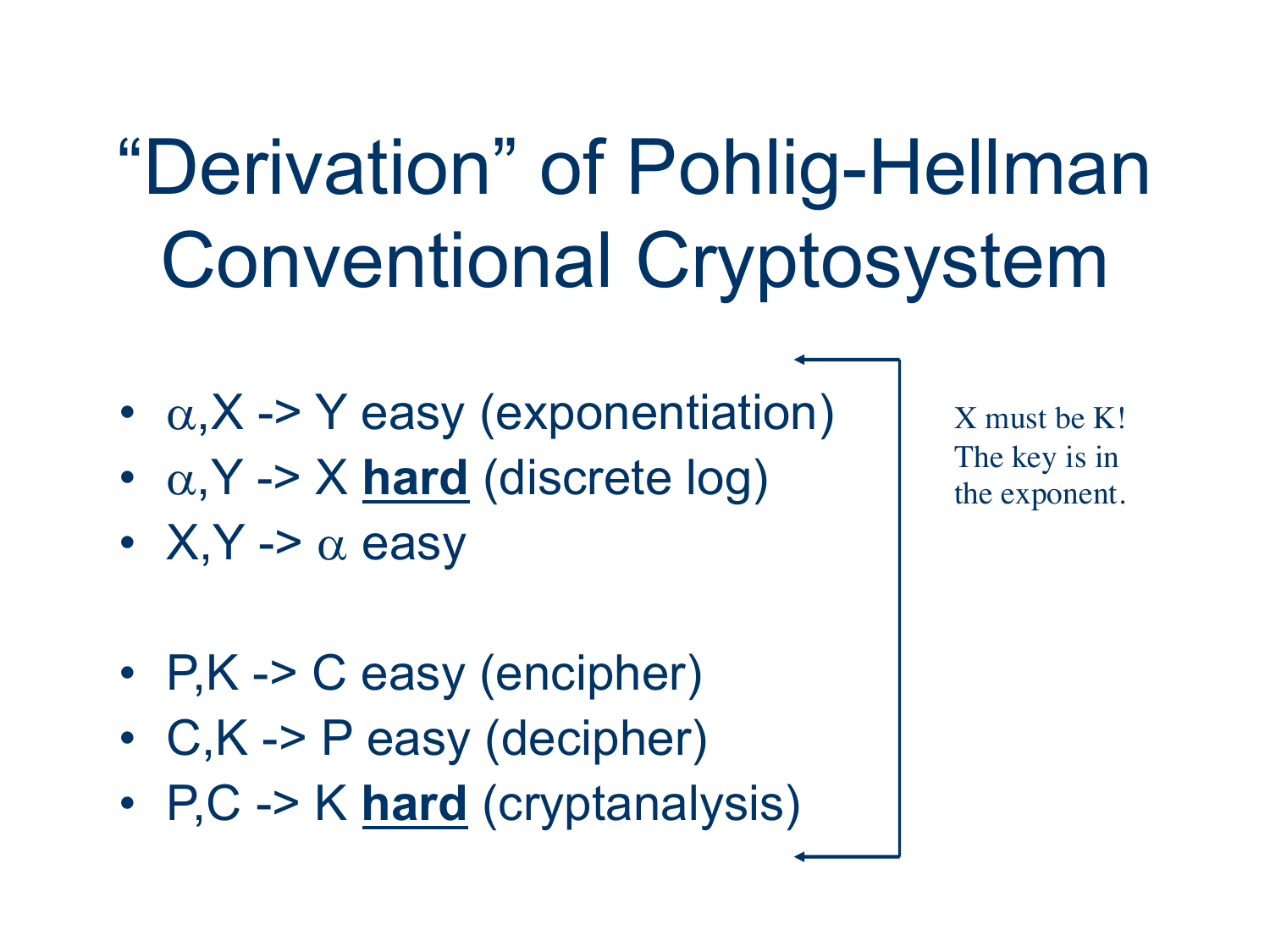### Pohlig-Hellman Cryptosystem

 $C = P<sup>K</sup>$  mod q

 $P = C<sup>D</sup> = P<sup>KD</sup> \text{ mod } q$ 

 $KD = 1 \mod \phi(q) = q-1$ 

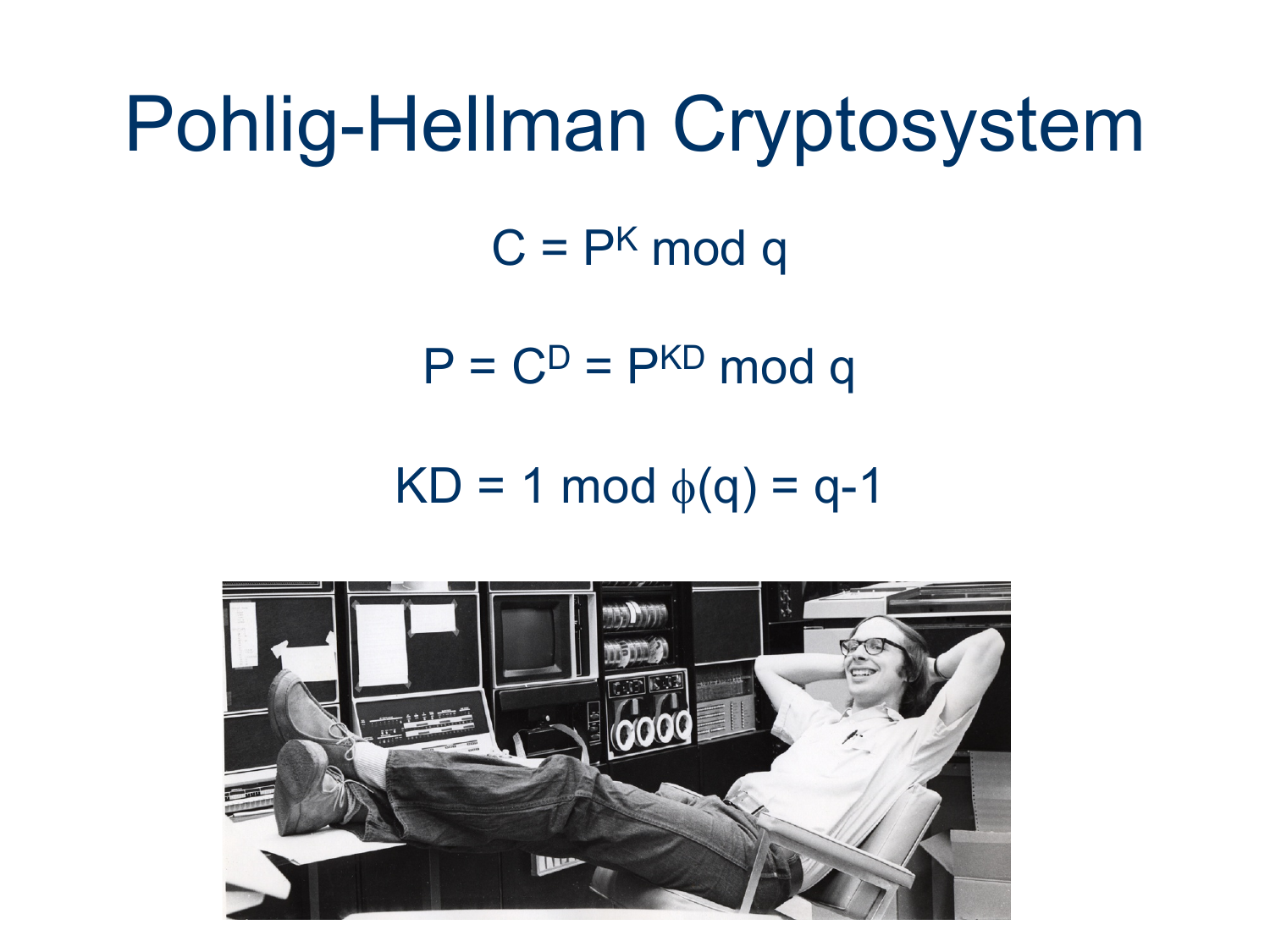## RSA Public Key Cryptosystem

 $C = PE \mod n$ 

 $D = C<sup>D</sup> = P<sup>ED</sup>$  mod n

 $ED = 1 \mod \phi(n) = (p-1)(q-1)$ 

"Only" differences: K is called E, and q is replaced by n=pq.

P-H paper appeared a few months after RSA, but was submitted about a year before it. We totally missed that it could become a PKC.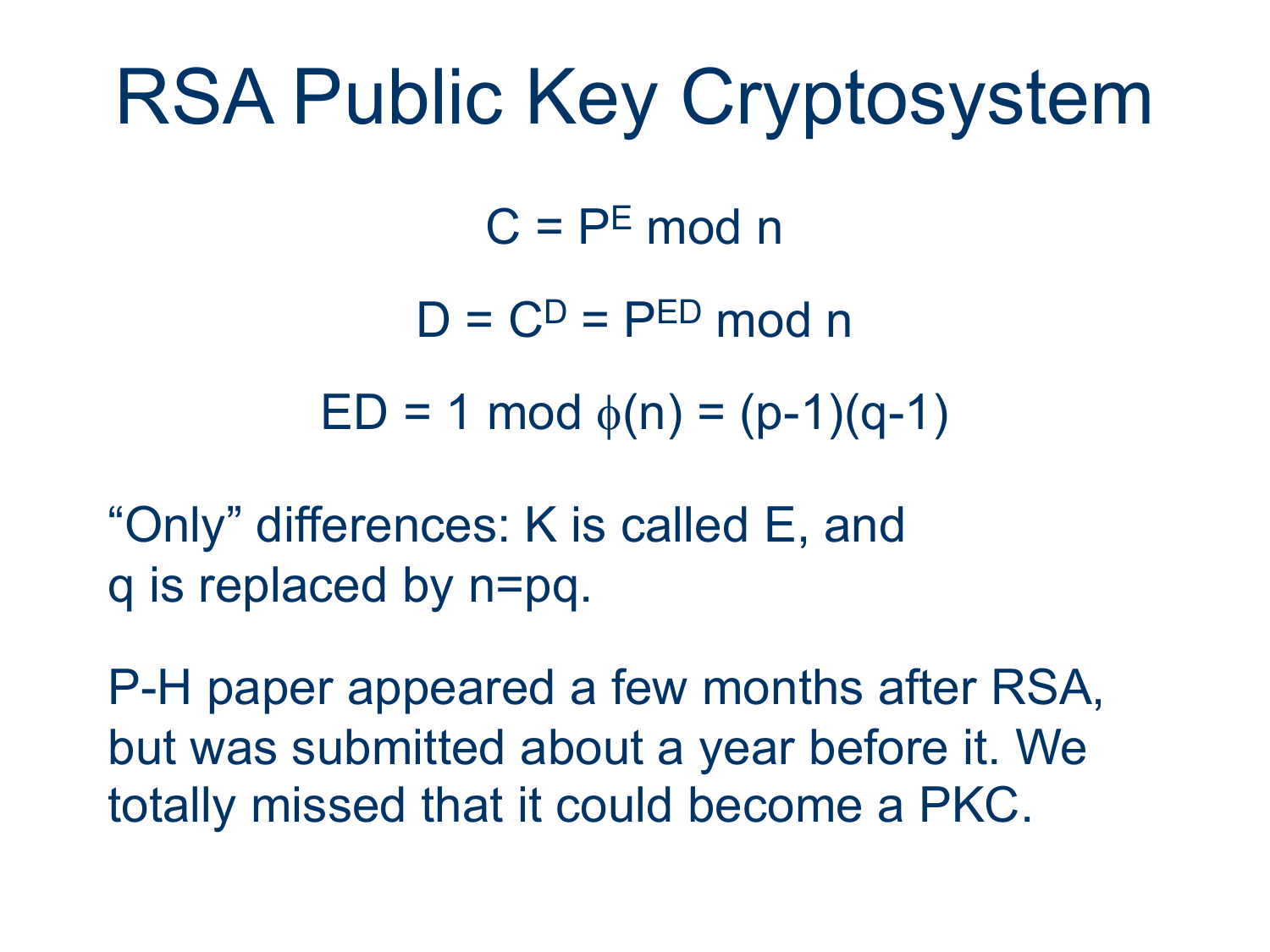#### Rivest, Shamir & Adleman

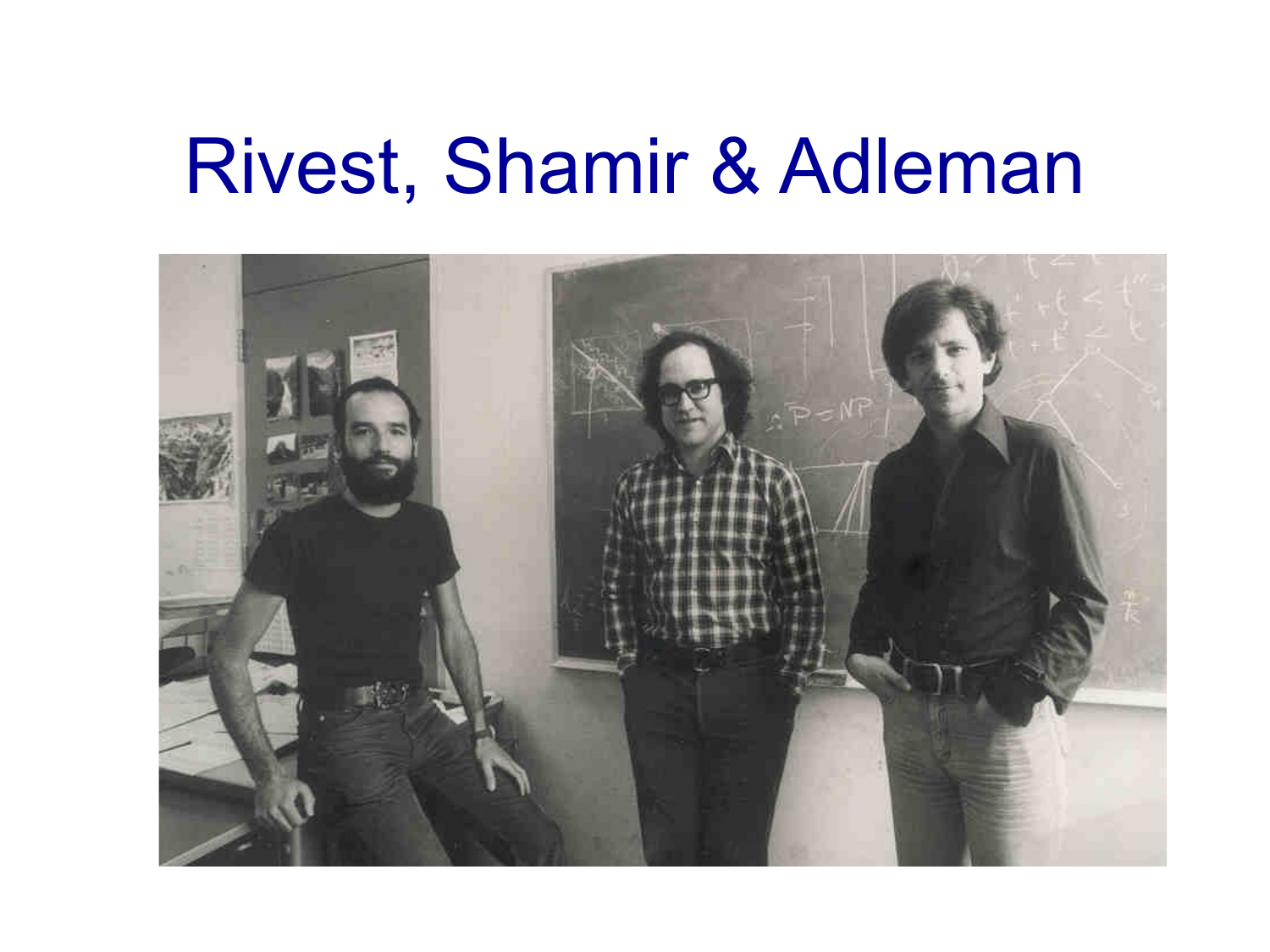#### Diffie-Hellman-Merkle PKD

- $Y(i) = \alpha^{X(i)}$  mod q
- $K(i,j) = \alpha^{X(i)X(j)}$  mod q  $= Y(i)^{X(j)} = Y(i)^{X(i)}$  mod q

I was trying to find a public key cryptosystem based on discrete logs when I came up with this public key distribution system instead.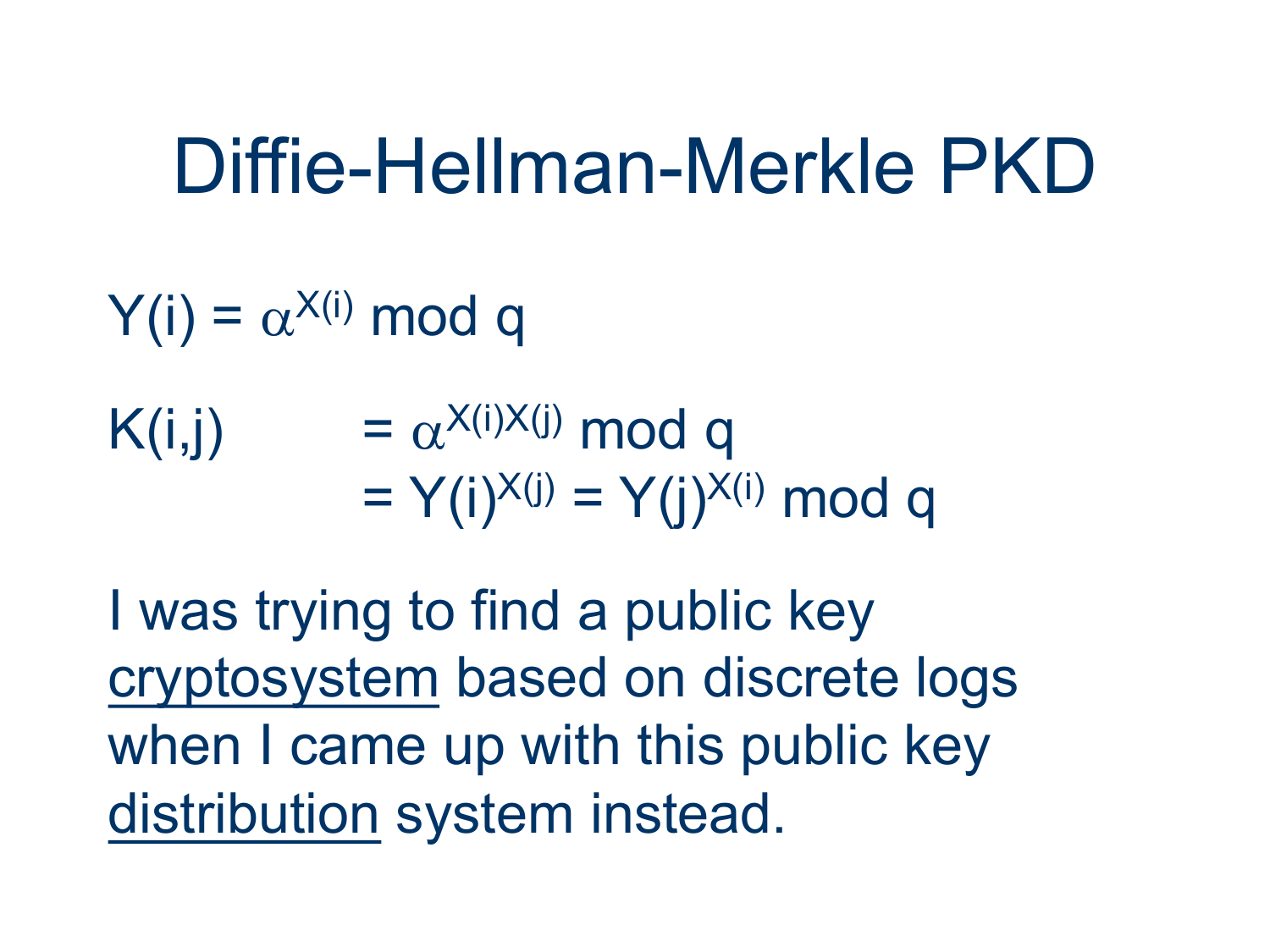Late one night in May 1976 I played with

 $Y = \alpha^X \mod q$ 

Let  $\alpha$  and q be public (many variations). Computing Y from X is easy (exponentiation). Computing X from Y is hard (discrete log). So try  $X(i) = i's$  secret key and  $Y(i) =$  public key. Then what? Eventually I tried:

 $Y(i)^{X(j)} = Y(i)^{X(i)} = \alpha^{X(i)X(j)} = K_{ii} \mod q$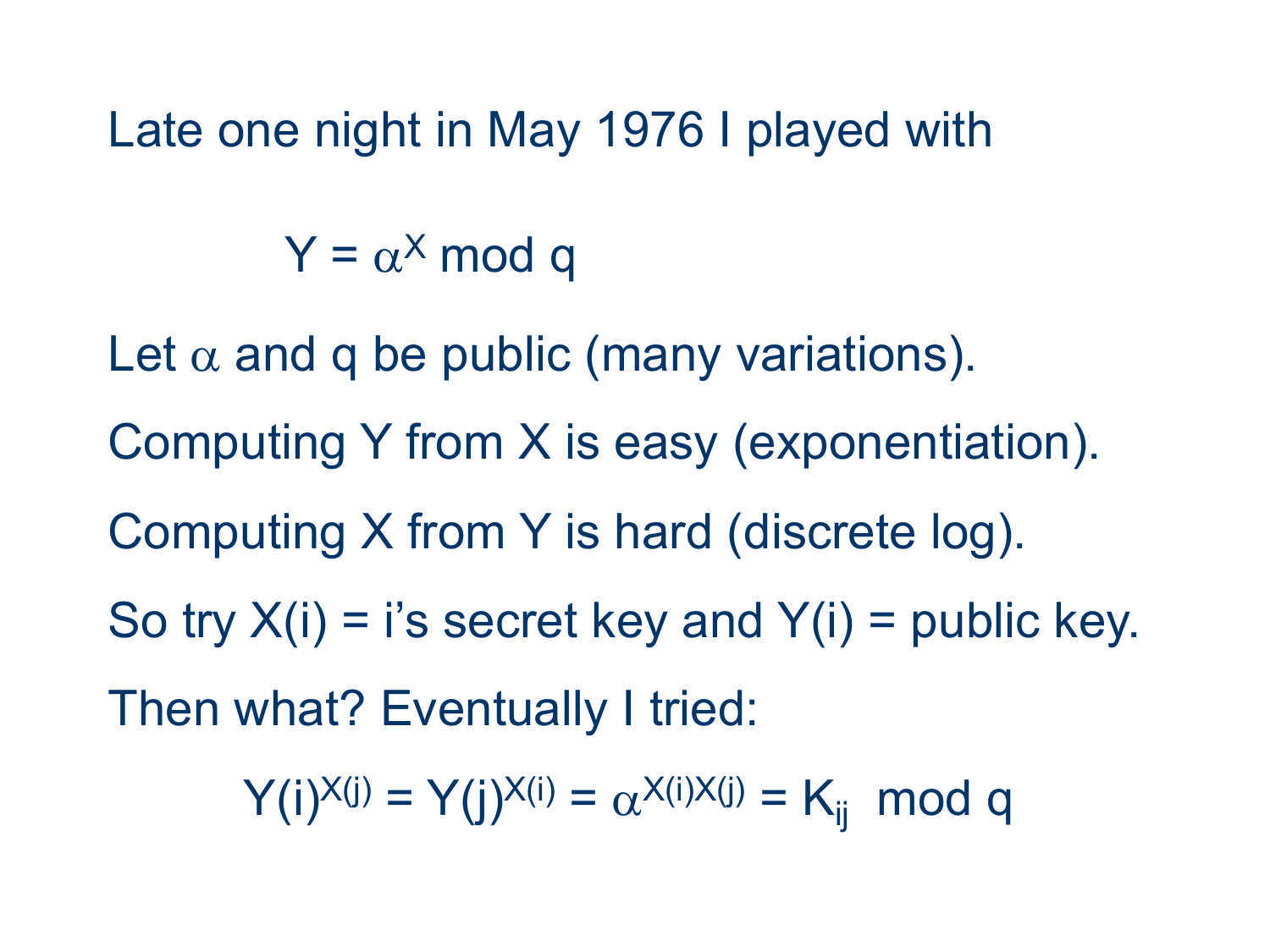## Schroeppel: Unsung Hero #4

RSA originally used 256-bit keys, but Richard Schroeppel's work caused them to recommend ≥200 digits in their famous *CACM* paper.

Pomerance's Quadratic Sieve Method is related and he credits Schroeppel's unpublished work as the "inspiration" for the Quadratic Sieve.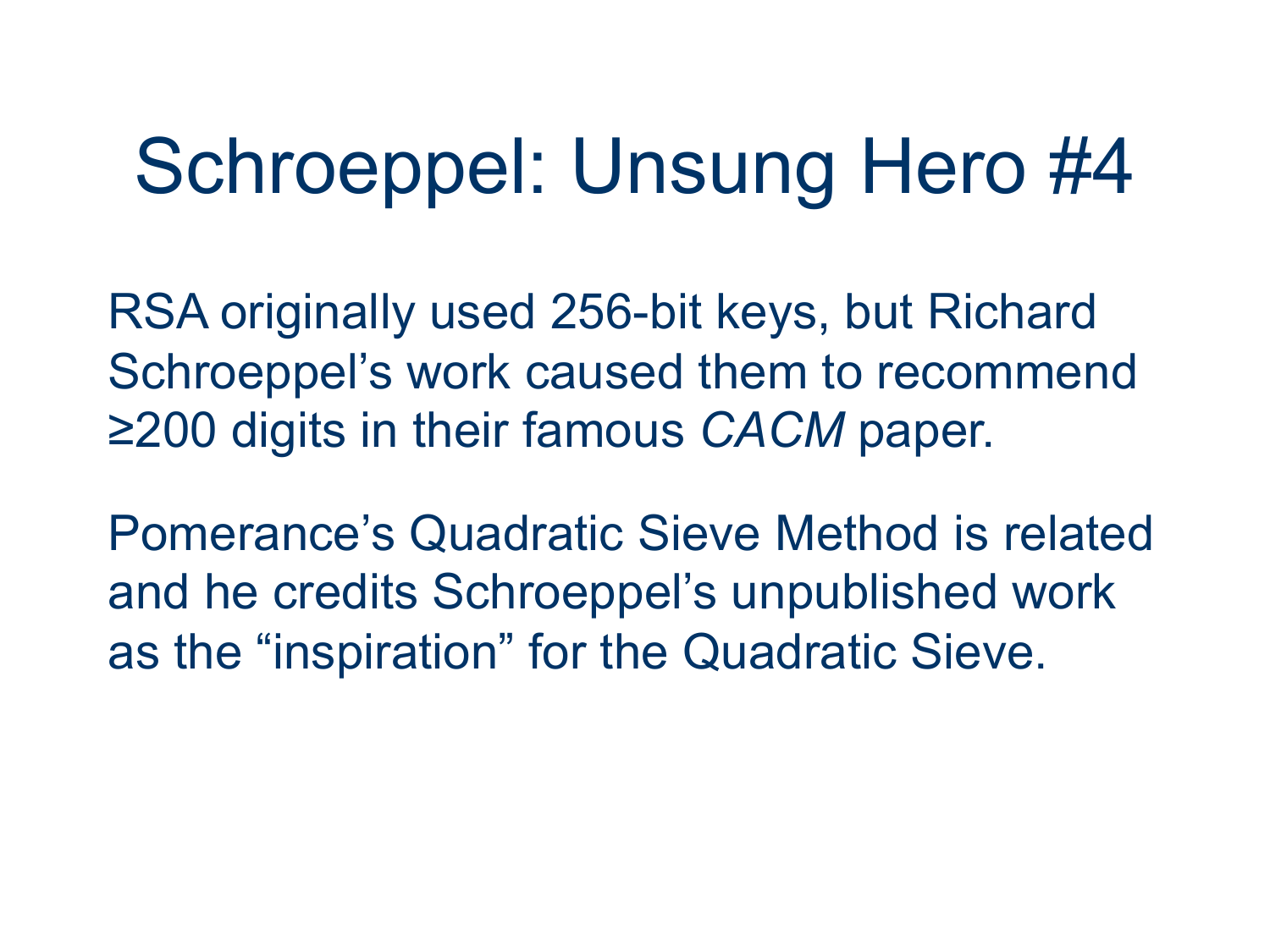## Kohnfelder: Unsung Hero #5

Loren Kohnfelder developed the concept of digital certificates in his 1978 MIT BS thesis under Len Adleman.

This created the foundation for VeriSign and all other Certificate Authorities (CA's).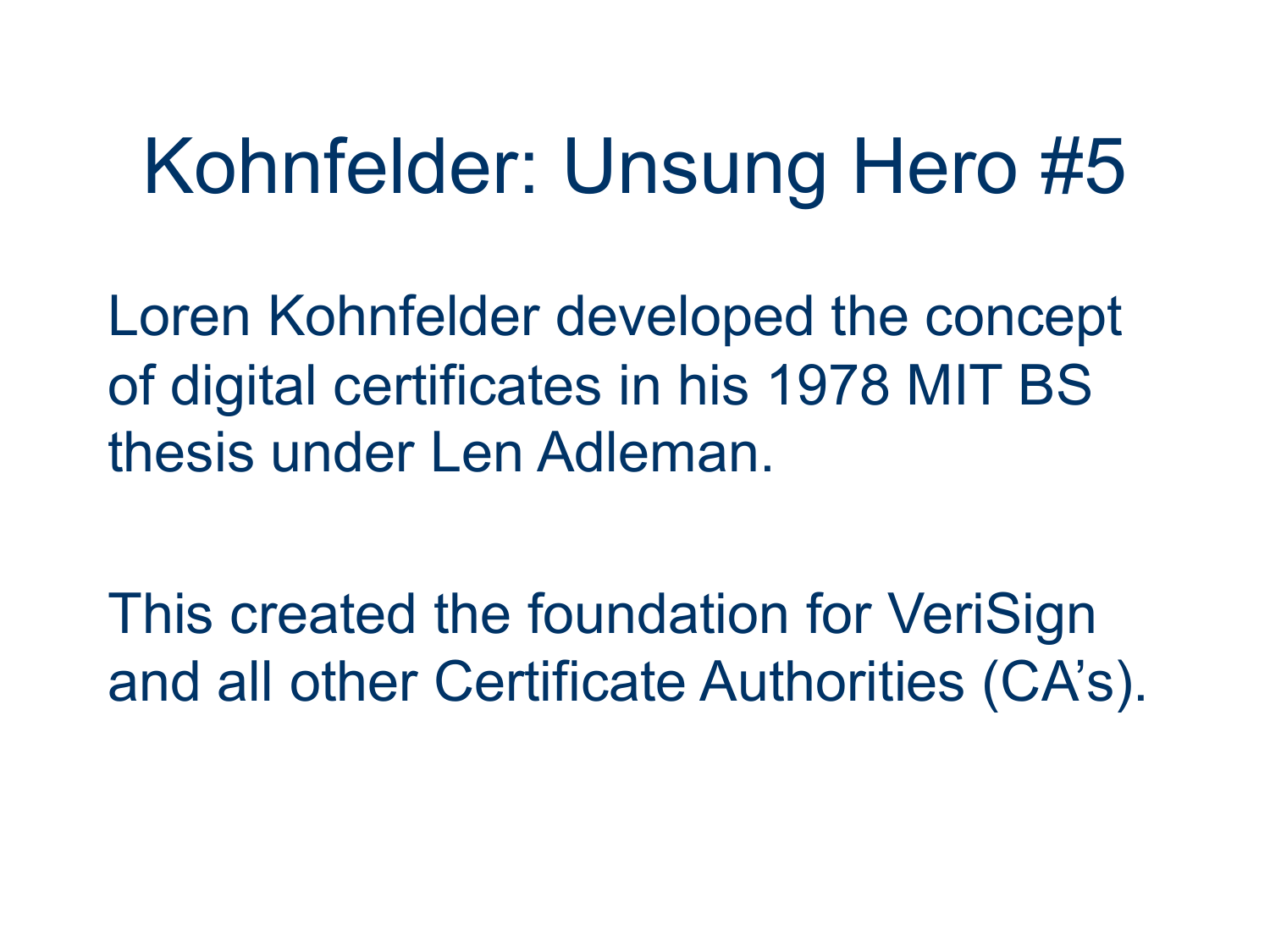#### Born Classified?

- March 1975: 56-bit key DES announced
- $2^{\wedge}56 = 10^{\wedge}17$  possible keys
- 10^6 keys/sec/chip
- 10^6 chips
- $10<sup>4</sup>5$  seconds = 1 day

\$10,000/solution & decreasing an order of magnitude every 5 years. Short cuts?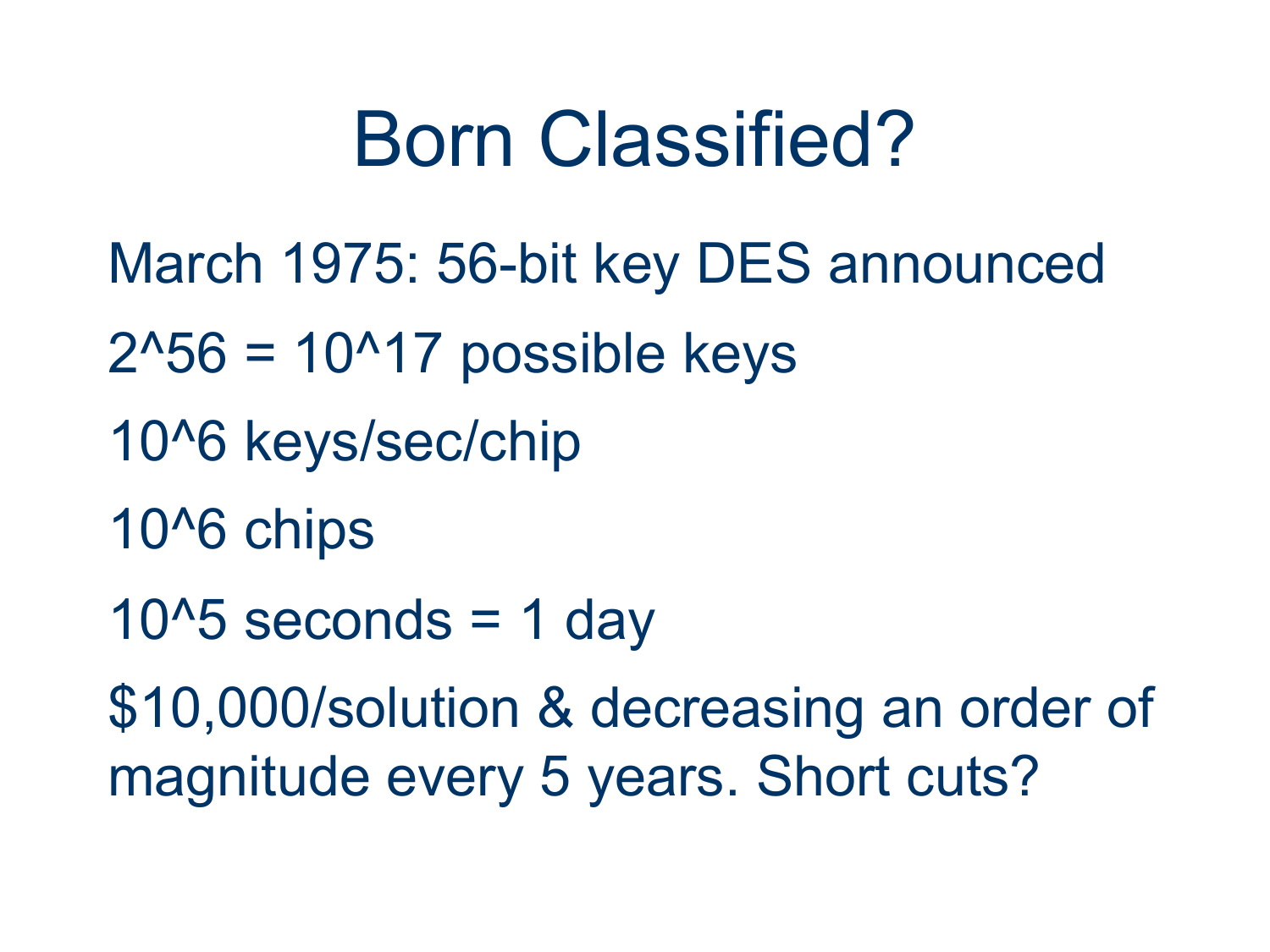Technical or political problem?

January 1976: "Continuing will cause grave harm to national security."

The "devil on my shoulder." See my Turing Lecture write-up in the DEC 2017 issue of the *CACM*.

May 1976: PKC increased NSA's concern July 1977 J. A. Meyer letter to IEEE October 1977: IEEE ISIT at Cornell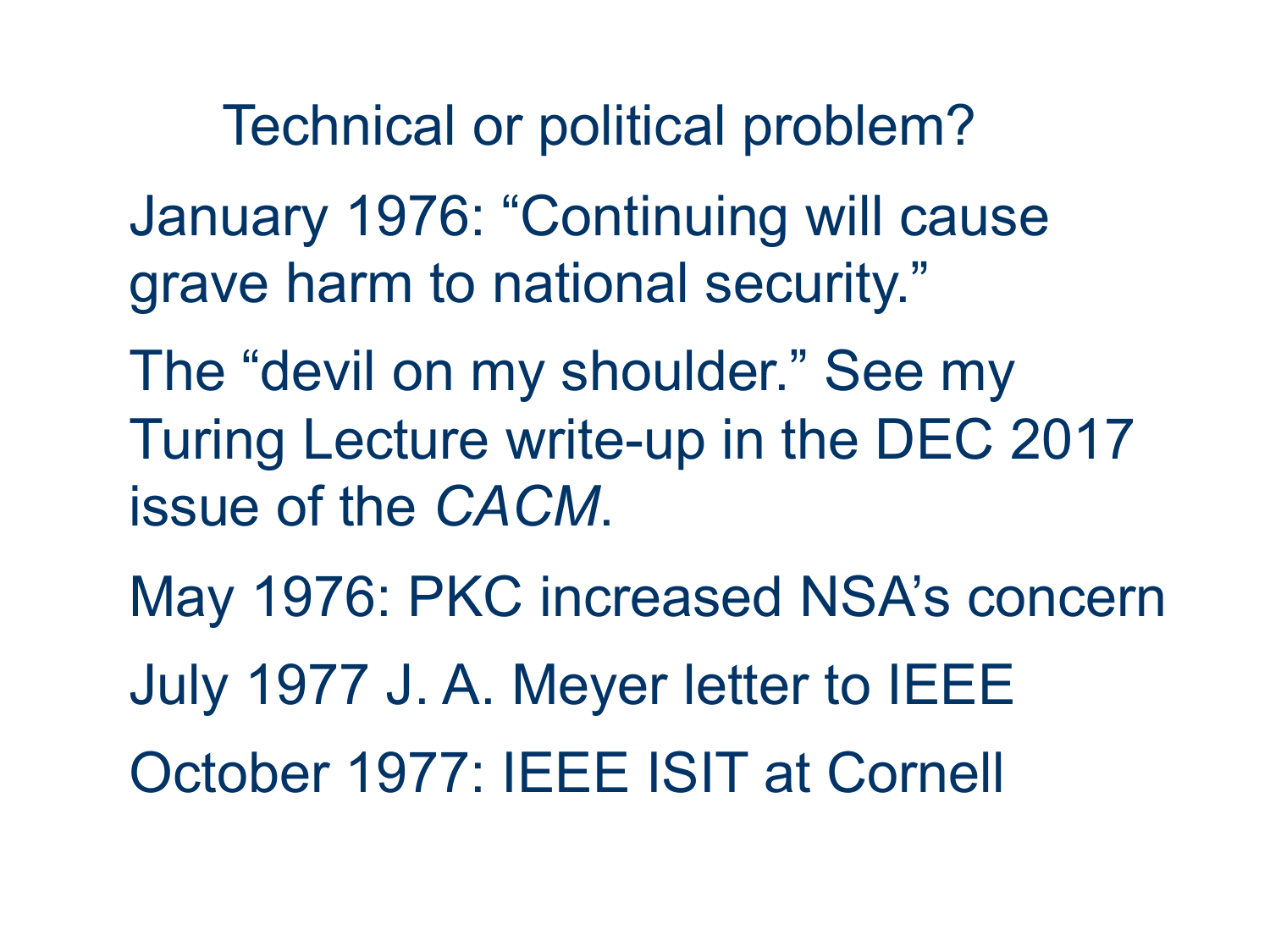#### **Resolution Begins**

- 1978: Call from Adm. Inman's office
- "It's nice to see you don't have horns."
- "I am meeting with you against the advice of all the other senior NSA people. But I don't see any harm in talking."

Adm. Inman signed a statement of support for my effort to assess and reduce the risk of nuclear deterrence.

It's better to have friends than enemies!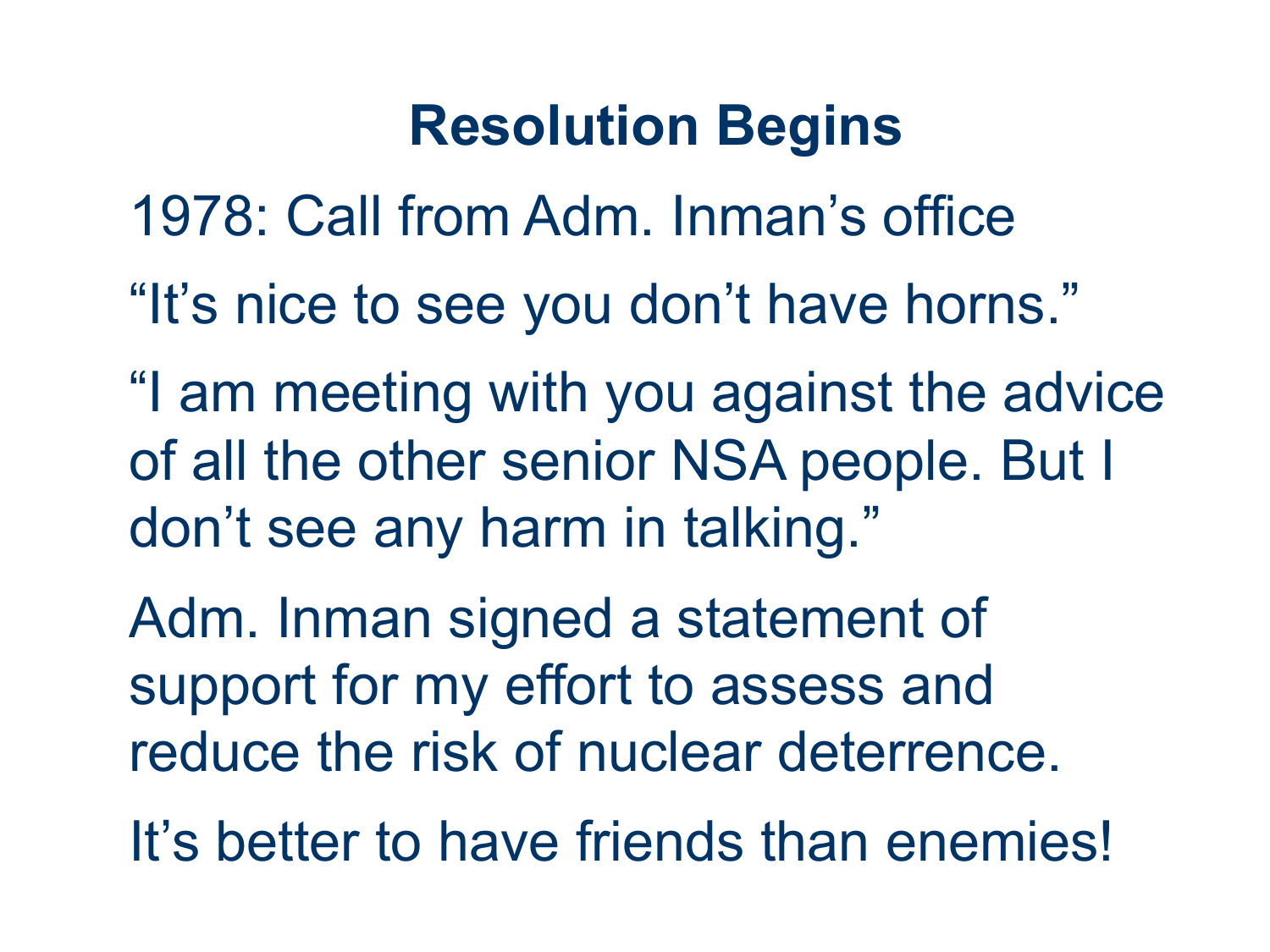#### **Resolution Grows**

1993 Congress requests NRC study

- Cryptography's Role in Securing the Information Society (1996 CRISIS report)
- All constituencies were represented, yet unanimous conclusions:
	- Relaxation of export restrictions
	- Classified information largely irrelevant
	- Key escrow not well defined. (Now too!)